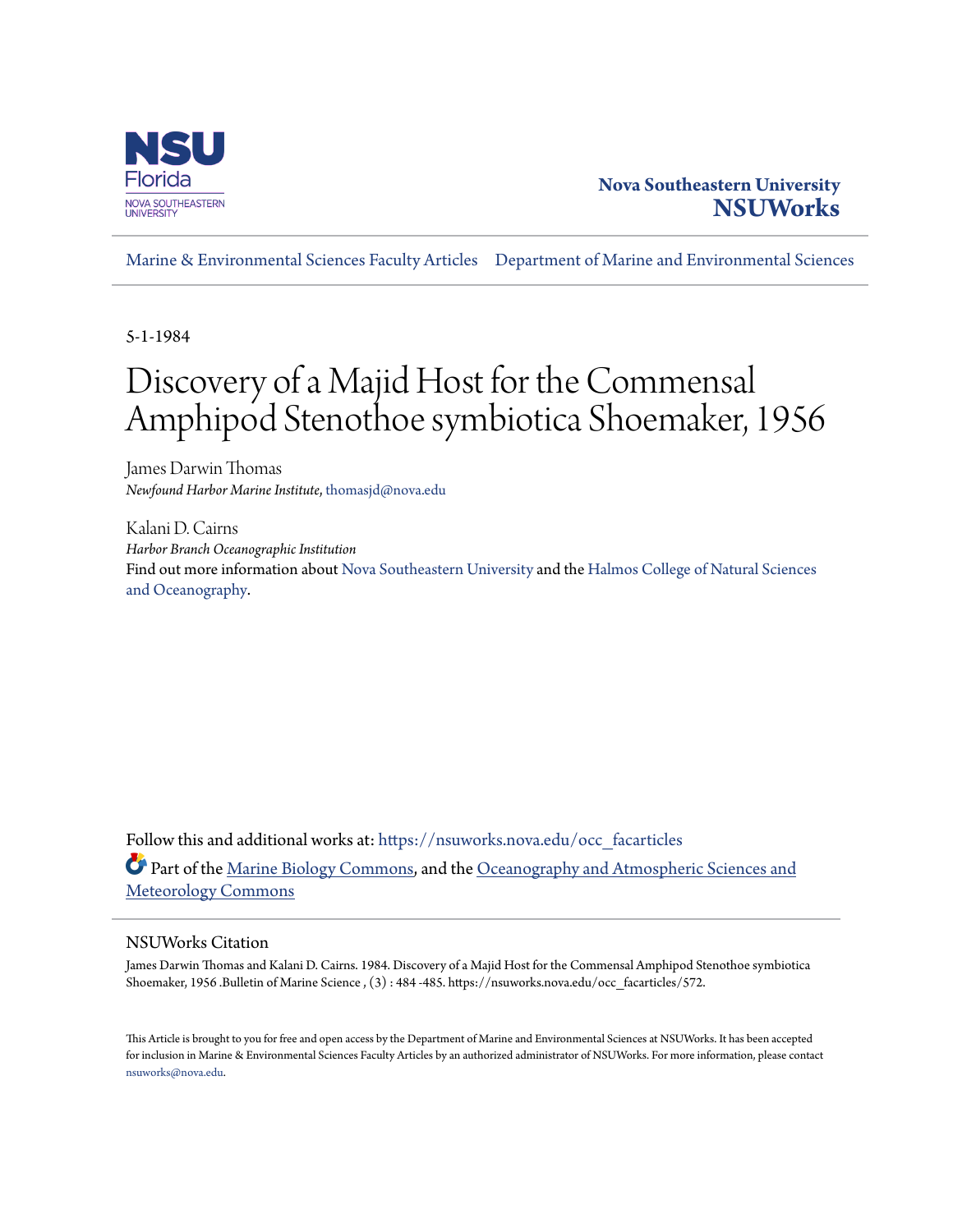BULLETIN OF MARINE SCIENCE, 34(3): 484-485, 1984

### DISCOVERY OF A MAJID HOST FOR THE COMMENSAL AMPHIPOD *STENOTHOE SYMBIOTICA* SHOEMAKER, 1956

#### *James Darwin Thomas and Kalani D. Cairns*

A specific spider crab host, *Stenocionops spinimana* (Rathbun, 1892), Crustacea: Majidae, is reported for the first time for the commensal amphipod *Stenothoe symbiotica* Shoemaker, 1956 (Stenothoidae). This represents the first report of this amphipod since its original description from the Tortugas, Florida. Shoemaker's original description of S. *symbiotica* referred to the host only as "a large spider crab," collected from a depth of 91 m, south of Loggerhead Key, Tortugas, Florida, 7 August 1931. A "considerable" number of amphipods were found clinging to the exterior of this crab. Shoemaker (1956) also reported S. *symbiotica* from "an otter trawl at Tortugas," and at ALBATROSS station 20037, in 62-110 fm off South Carolina. No further mention of S. *symbiotica* or its host(s) has been made to date. The depth of capture and distribution of S. *spinimana* and the original majid host mentioned by Shoemaker are consistent, as are the ALBATROSS and Tortugas reports of S. *symbiotica.*

In 1978, the first author found 43 specimens of S. *symbiotica* on a large specimen of S. *spinimana* that had been captured in a lobster trap at a depth of 83 m off the lower Florida Keys. Immediate icing of the specimen is probably responsible for causing most of the amphipods to remain on the host. The majority of the amphipods were on and around the mouthparts of the crab. It has not been determined if aggregation around the mouthparts is normal or the result of amphipod movement to the area after capture. Also present on the crab were numerous octolasmid barnacles. The abundant fine hairs on the carapace, chelae and legs of S. *spinimana* appears to offer a favorable substratum for S. *symbiotica.*

In December 1982 we examined specimens of S. *spinimana* from the Indian River Coastal Zone Museum (IRCZM), Harbor Branch Foundation, Inc., Ft. Pierce, Florida for the presence of S. *symbiotica.* Five specimens of S. *symbiotica* were found among the bottom residue in museum jars containing S. *spinimana,* indicating they had been dislodged from the host. Examination of a single specimen of another deep-water majid from the same region, *Rochinia crassa* (Milne Edwards, 1879), that also had large numbers of attached octolasmid barnacles, revealed no specimens of S. *symbiotica* or any other amphipods.

It is probable that a large number of decapod species house various small ectocommensals such as S. *symbiotica.* However, these may be dislodged and lost during the initial collecting and preservation process and any subsequent handling and preservative changes that take place. This makes museum specimens poor sources for such small, mobile ectocommensals because they could be discarded during preservative changes. Special precautions are recommended for collecting and handling the host to ensure that most small ectocommensals are retained. If ectocommensals are the objective of any collecting endeavor, live specimens should be immediately placed in heavy (4-mil thickness) plastic bags, sealed securely and refrigerated. After the specimen becomes moribund it can be processed for ectocommensals and then preserved in the normal manner. Another